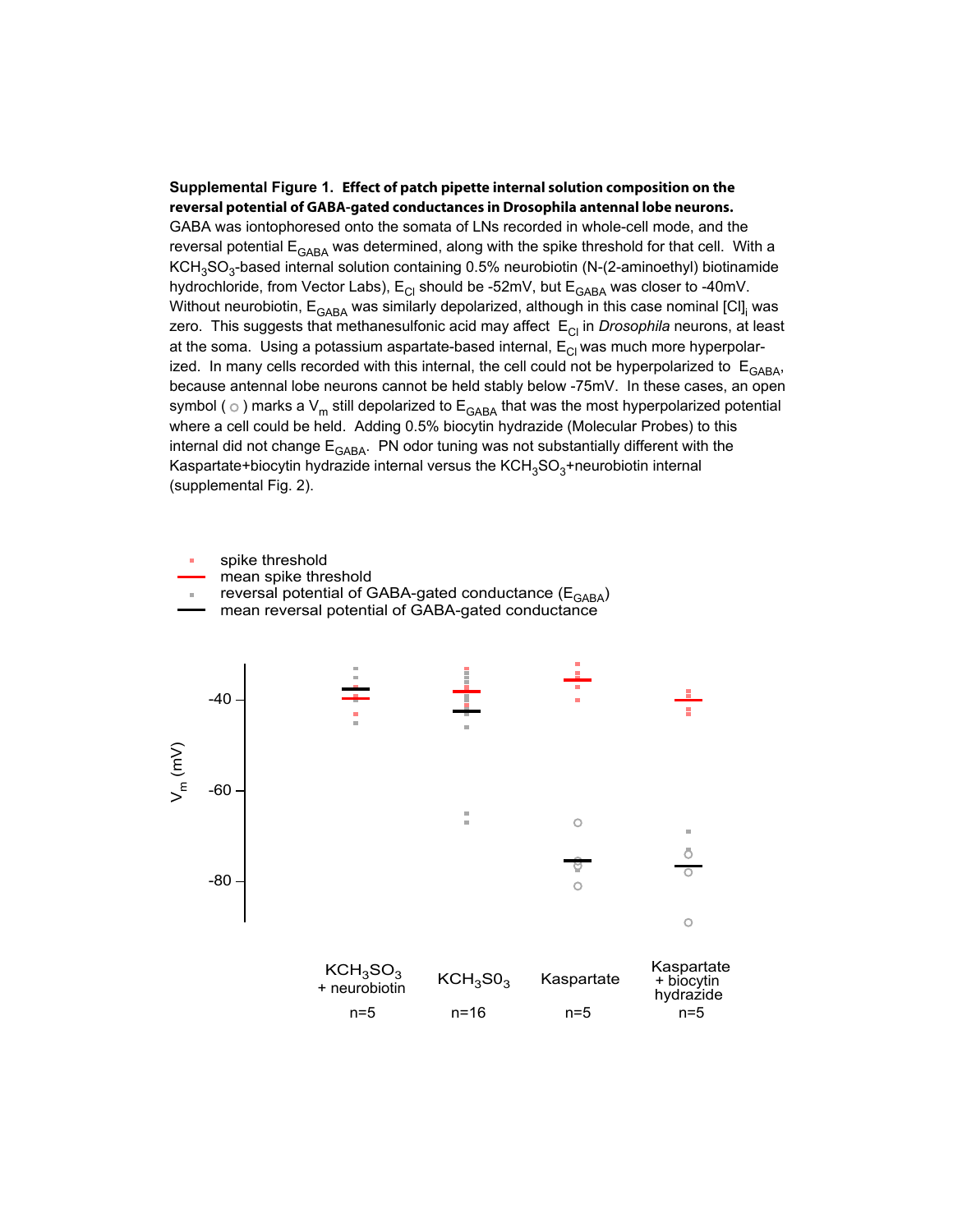## Supplemental Figure 2. PN odor tuning is similar with a KCH<sub>3</sub>SO<sub>3</sub>-based or a **Kaspartate-based patch-pipette internal solution.**

Peristimulus-time histograms plot spike rate for PNs in glomerulus DM2 (A) or glomerulus VC1 (B). The tuning of PNs recorded with the Kaspartate-based internal was generally within the range of responses recorded with the  $KCH<sub>3</sub>SO<sub>3</sub>$  internal. Similar results were observed for PNs in five other glomeruli. The lack of a significant effect implies that  $GABA_A$ conductances were still contributing to PN odor responses even using the  $KCH<sub>3</sub>SO<sub>3</sub>$  internal. Consistent with this, the effect of picrotoxin on odor responses is similar using the two different internals (compare Wilson et al., 2004, and Fig. 3). This is most likely because  $KCH<sub>3</sub>SO<sub>3</sub>$  is changing  $E<sub>CI</sub>$  only near the soma. It may also reflect a contribution of shunting inhibition in the  $KCH<sub>3</sub>SO<sub>3</sub>$  internal. In (A), average peristimulus-time histograms for the DM2 ORNs are plotted together with the PN data. Some data from (A) is reproduced from Wilson et al. 2004. Odor stimulus conditions were identical to those used in Wilson et al. 2004.